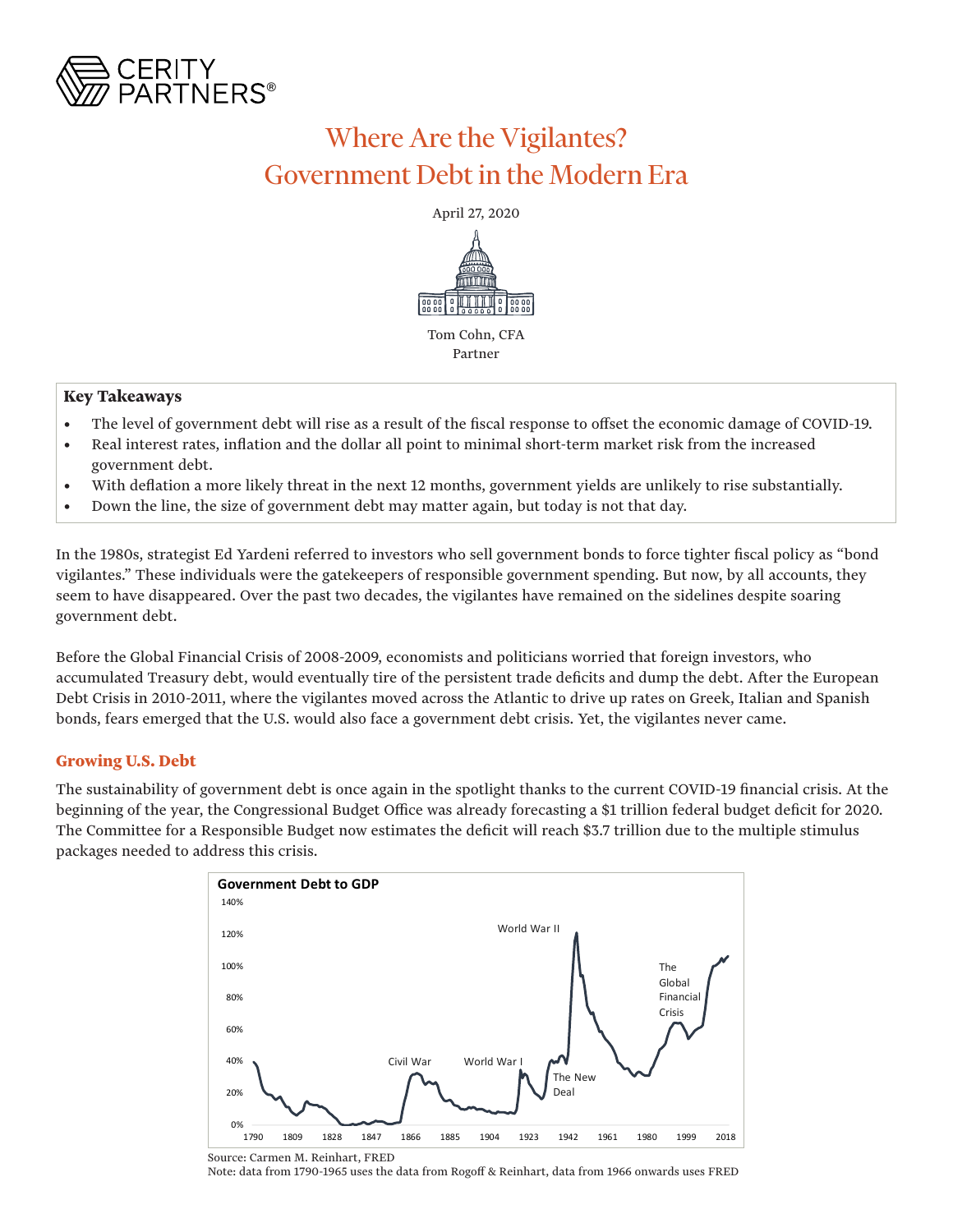

One way to effectively measure the fiscal burden is to look at outstanding government debt relative to Gross Domestic Product (GDP). GDP measures the entire income for the U.S. economy. In theory, the higher the ratio, the less sustainable the debt burden. With government debt to GDP already over 100%, Treasury issuance in 2020 will likely cause the ratio to surpass the peak level during World War II. A good portion of debt sits on the Federal Reserve's balance sheet, and the expansion of Quantitative Easing means the Fed will continue to absorb a sizable portion of the new issuance.

### **Does This Growing Debt Matter?**

With interest rates at historic lows and government debt levels close to record highs (as a % of GDP), should we worry about the budget deficit? In the short run, we believe the fiscal stimulus measures are necessary to support the economy. That said, this increased level of government debt has three potential implications:

- **• Crowding-Out Effect.** In classic economic theory, government borrowing can crowd out private investment. The crowding-out effect works by pushing real interest rates higher, raising the cost of borrowing for governments, private companies, and individuals. Current fiscal spending and monetary policy are targeted to fill the hole created by the economic stoppage in Q1 and Q2. It is a big hole to fill, and there are few indicators that the government will crowd out private investment in the near term. Real interest rates – proxied by using 10-year Treasury Inflation Protection yields - are now negative, signaling plenty of room for government spending.
- **The Return of Inflation.** In countries that can issue their own currency, such as the U.S., inflation is the real constraint to government spending. While the U.S. can print an unlimited amount of currency to finance fiscal spending, there are consequences to increasing money supply. Spending can distort prices and increase inflation, which in more extreme cases, can run out of control. Right now, core inflation is running at 2.1% year over year, and current measures show little reason to be concerned. Any unexpected spike in inflation would negatively impact both the bond and equity markets.
- **• Dethroning the Dollar.** Government debt and the dollar play a vital role in the global financial system. Investors demand dollars and U.S. government debt for the safety and diversification benefits. Banks use government debt as a source of collateral and to satisfy regulatory capital and liquidity requirements. If the renminbi or a basket of currencies replaced the dollar system, the usefulness of U.S. government debt would diminish, leading to a massive repricing. We see no signs of this happening.

## **How are The Markets' Reacting to the Growing Debt?**

With deflation more of a worry than inflation in the short-term, rising government debt is unlikely to concern the markets. Turning to the economic experience in Japan, where despite government debt to GDP rising to well over 200%, interest rates remain tethered to zero. The Japanese experience over the past two and half decades provides a window into the modern economic environment, where absent inflation pressure, governments can borrow with minimal (short-term) cost. As the developed world was experiencing disinflation, central banks turned their attention to staving off deflation, not inflation. The Fed and global central banks are now more sensitive to volatility in asset prices as the vigilantes have found a new cause. In a world more frightened by the prospects of deflation, the vigilantes have moved into risk assets. When sell-offs in equities and corporate credit occur, they now cry for monetary authorities to loosen financial conditions to alleviate the pressure. The long-term chart of the 10-year Treasury shows markets are much more worried about slowing growth than the increasing issuance of government debt.